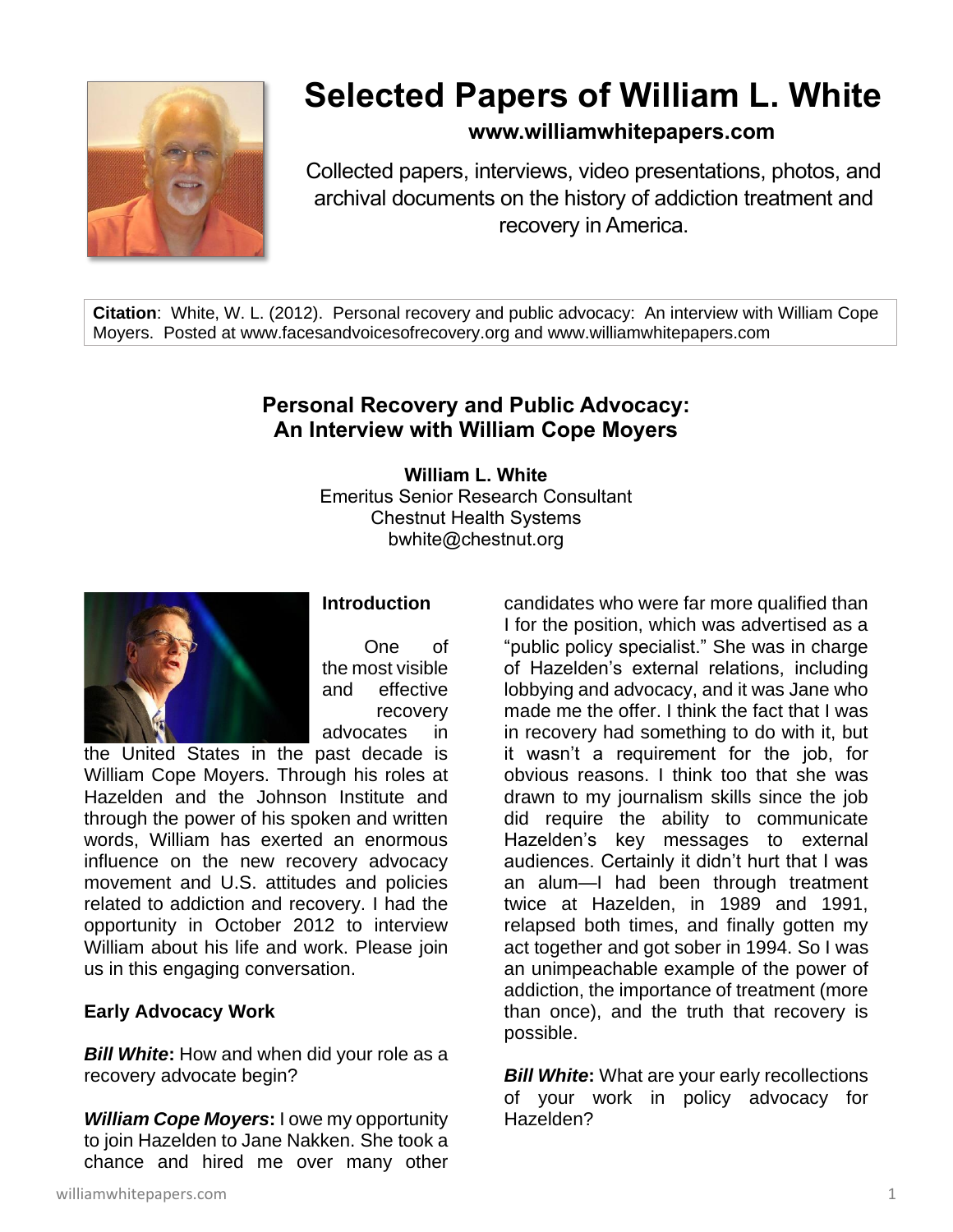*William Cope Moyers***:** Until I saw the classified newspaper ad for the job, I had never given any thought to working in the addiction field. But when I saw it, I thought, "Well of course, that's exactly what I want to do!" Still, I had no clue what I was getting myself into when I started working there in February of '96. My first day on the job was to fly to DC with Jane to lobby the parity bill that had been bouncing around Congress for several years, and I'll never forget the moment when the plane was descending over the Potomac River, and I looked out the window at that shining city and thought, "What the hell am I doing?" I had a steep learning curve, very steep. There's more to lobbying and advocacy than just doing it. You've got to understand the issues, the pros and cons, the politics, the facts, and the nuances. Fortunately, Jane and Carol McDaid, who was Hazelden's lobbyist at the time, were good teachers. And I was eager to learn, maybe too eager in the context of the reality of advocacy in this field. Jerry Spicer, who was Hazelden's CEO at that time, told me to "go out and change public policy" and I said, "Sure, where's the money?" But we didn't have much money to do that. I figured we'd overcome that fact with masses of people willing to stand up and speak out, but I quickly discovered what others knew already: we didn't have much of a visible, vocal constituency at that time.

*Bill White***:** I have heard you say that a speech you gave before the Rotary Club in St. Paul was a turning point for you. What made that event so special?

*William Cope Moyers***:** I had been invited, actually encouraged, by Ron Clark, who was the editorial page editor of my local newspaper, the St. Paul Pioneer Press, to give a speech at the weekly Rotary Club meeting downtown. I worked hard to craft this speech, with lots of impressive stats about the toll of addiction on society, the role of treatment, and the positive effects of recovery. I practiced the speech until I had it practically memorized. On that day, I vividly recall standing at the podium giving my talk in front of a lot of people who knew me and my family, and as I gave the speech, I noticed people were falling asleep or trying to sneak out the back door. I realized, "I'm losing them." That's when I decided, really on the spur of the moment, to trash my formal talk and speak from the heart. So I said, "I know about addiction because I am an alcoholic, a drug addict—in recovery because I got treatment. This is what one looks like." People were stunned; the looks on their faces told it all. They'd never heard somebody at a Rotary meeting disclose such personal, intimate information. Certainly, they'd never seen an alcoholic or addict that didn't match their perception. But there I was—all dressed up, a respected member of the community, a father, a taxpayer, and so on, saying, "I used to drink too much and take drugs, and now I don't anymore and all of you benefit when somebody like me gets well." It resonated. So much so that from that day forward, I realized that changing public policy and dissolving the stigma required storytelling from those of us who've been there and done that.

**Bill White:** You and your family made an important decision to go public with your addiction and recovery experience as part of the PBS series *Moyers on Addiction: Close to Home*. Was that a difficult decision for you and your family?

*William Cope Moyers***:** It wasn't nearly as difficult as people think. My relapse in 1994 after three years of sobriety shook my parents to their core. They had come to understand addiction because of my own story, but when I started using again, it tilted their axis towards a truth they had not understood before, that addiction isn't curable, it is chronic yet treatable, the brain has a lot to do with what happens, the whole family is affected, the war on drugs is the wrong approach to this health issue, and so on, and it was my relapse that was the impetus for their decision to do this five-part series, to help explain all of these dynamics in a way that was as germane to Bill and Judith Moyers, journalists, as it was to Bill and Judith Moyers, parents of an addict. So we had to "come out," if you will, because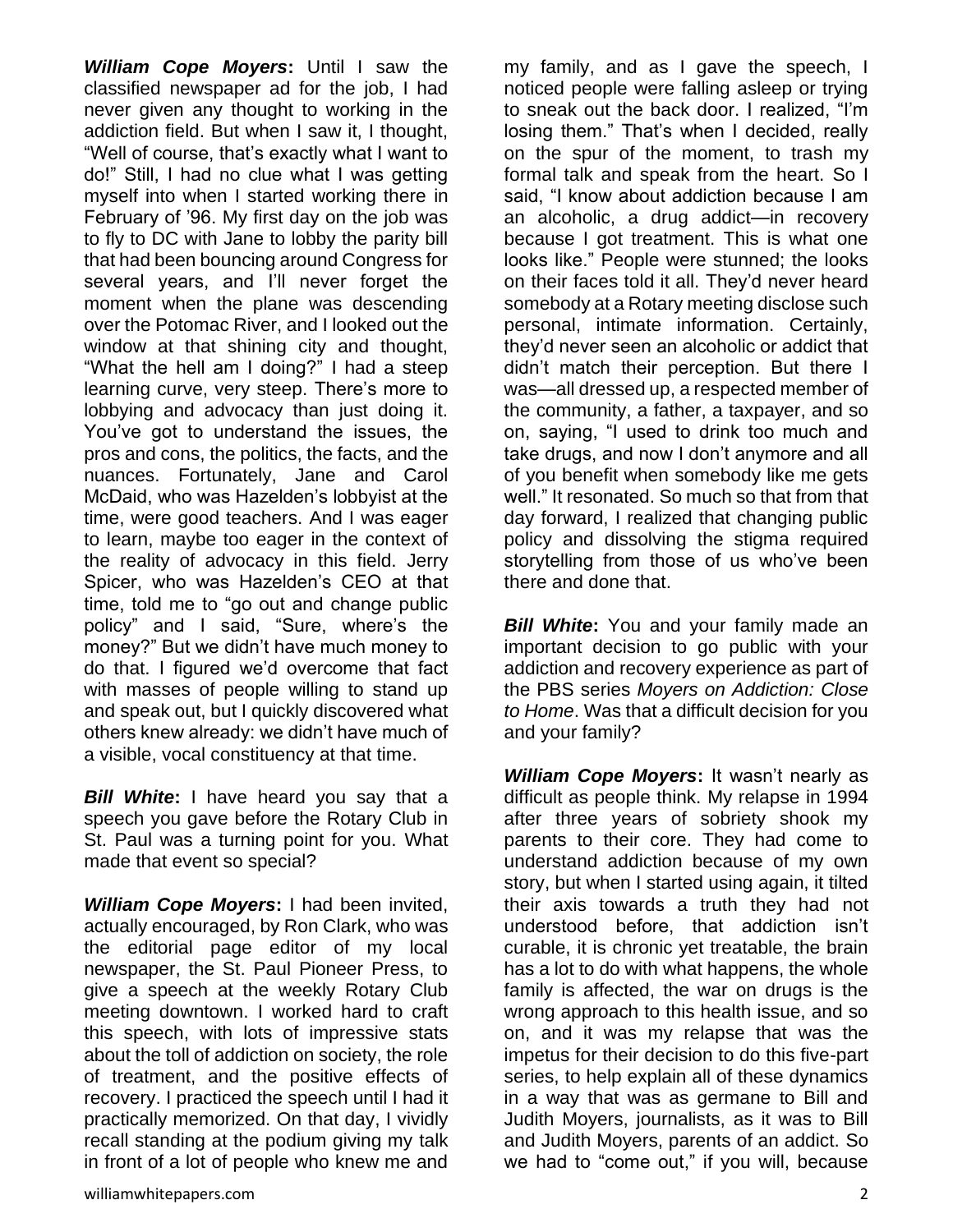people needed to understand where the Moyers were coming from. Ironically, in that entire five-and-a-half hour series, I am in about three minutes of it. But all the PR leading up to it, and afterwards, was about our story as a family and my story as an addict from a prominent, respected family. That surprised a lot of people. That's the point.

*Bill White***:** What impact do you think the *Moyers on Addiction* series had on the rise of a new recovery advocacy movement in the U.S.?

*William Cope Moyers***:** We all know what coincidence is, and it wasn't really a coincidence that the series came along at the exact moment that many leaders in the treatment and advocacy field were fighting an uphill battle to get addiction covered by insurance, just like mental illness had been finally covered a few years earlier in '96. There was this keen awareness that without advocates, a constituency of people in recovery, Congress and insurance companies would continue to discriminate against addicts and their families who needed and deserved help. The Moyers series on PBS was like a lightning bolt; it jumpstarted and galvanized this disparate group of advocates into action as a unified entity, even though it didn't have a collective name yet. A journalist like Bill Moyers gave legitimacy to this effort, not just because of his reputation as a pretty good journalist, but also as the father of an addict—me. Suddenly advocates, people like Stacia Murphy at NCADD, Paul Samuels at Legal Action Center, George Bloom at the Johnson Institute, had an ally, and it was the Moyers family. It didn't hurt either that I worked at Hazelden, which had been part of this effort for a long time already. Or that two members of Congress leading this fight, Sen. Paul Wellstone and Rep. Jim Ramstad, were from Hazelden's home state, Minnesota. It was the "perfect storm" of opportunity that came together and gained visibility and traction in the aftermath of the PBS series. Like I said, "coincidence."

#### **The 2001 Recovery Summit**

*Bill White***:** Describe how the Alliance Project came into existence.

*William Cope Moyers***:** What most people don't realize to this day is that the Alliance Project, which morphed into the national summit and eventually, Faces and Voices of Recovery, would never have happened without two key players.

First, Jeff Blodgett. I had known Jeff because our kids went to school together in St. Paul, and he had successfully managed Paul Wellstone's upset victory to become a senator, and then Wellstone's reelection in '96. Jeff had just come out of the Kennedy School of Public Affairs at Harvard and was looking for work, and we sat down for coffee, and it hit me that this was the guy who was perfect to run this advocacy entity that a lot of us—NCADD, Legal Action, Hazelden and a few other treatment facilities, the Johnson Institute—had been talking about. Even CSAT, Dr. Wes Clark, was part of this effort.

Second, the Robert Wood Johnson Foundation. In the aftermath of the *Moyers on Addiction* series, RWJF was keen to take this sudden national public awareness about addiction and recovery to the next level. In fact, RWJF had been a major sponsor of the series and the related community education component, which was huge. Jeff and I secured an hour of time with the president of RWJF, Dr. Steven Shroeder, and we went to Princeton and made a presentation about stigma and failed advocacy and policy around alcohol and other drugs. We made a pitch for funding this thing we called the Alliance Project, and RWJF made us \$500,000. That funding was the lifeblood of this nascent endeavor. It paid the bills, including Jeff's modest salary, and gave us the resources necessary for Jeff to put together the grassroots advocacy campaign effort.

*Bill White:* What are your recollections of the planning for a national recovery summit?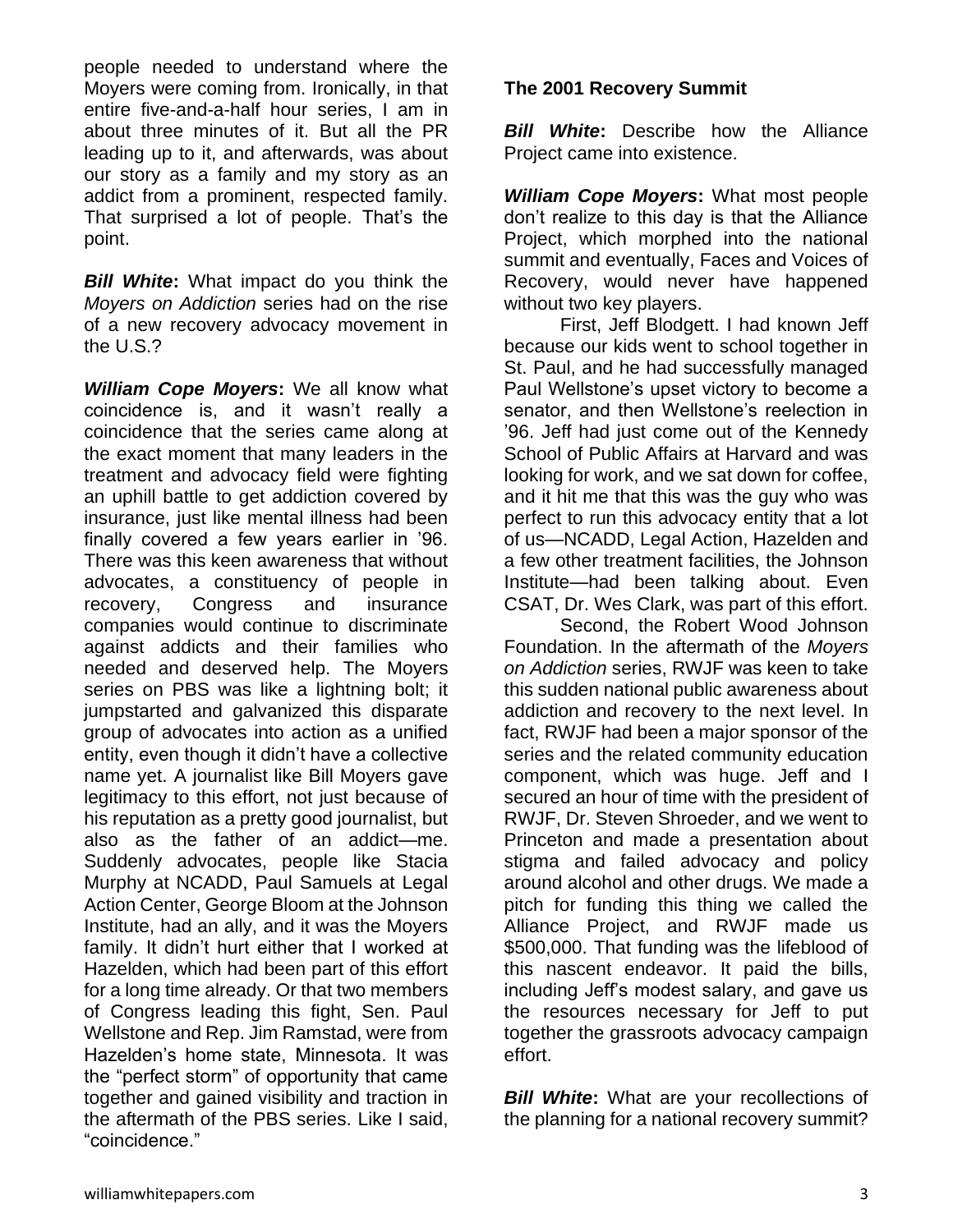*William Cope Moyers***:** It was a lot of fun. Jeff did all the hard, meticulous work. I traveled the country pitching the idea and connecting dots because there were already a lot of small, modest advocacy entities doing what they could to chip away at the stigma in their locales, or mounting "Day on the Hill" events at state capitols, or forums in rural areas or large inner-cities. Jeff and I and a lot of other leaders simply rounded up all of these people and organizations under the umbrella of the Alliance Project, starting with our recovery summits in Minnesota.

*Bill White***:** Looking back, what do you think was the historical significance of the 2001 Recovery Summit in St. Paul?

*William Cope Moyers***:** Probably the single most important outcome was that we all came together, didn't fight over turf or view each other warily, agreed on a common agenda, and then went back to our respective communities to do our work knowing that none of us was alone anymore, that we were all part of a larger effort to change the terms of the debate about addiction for the sake of those who still suffered. I don't think that had ever happened before, especially because this effort was all about grassroots, not topheavy with a national organization that did not represent what was already happening down in the trenches back "home."

*Bill White***:** Shortly after the Summit, you helped close the Johnson Institute and returned to Hazelden. Could you describe this transition?

*William Cope Moyers***:** In the course of this effort, I had decided to leave Hazelden in 2000 because I assumed my advocacy efforts fit better with what the Johnson Institute had been doing under George Bloom's leadership. In fact, he approached me to take over for him. But JI was financially brittle; I saw it as soon as I got there. So, after 18 months, I went back to Hazelden. JI still existed after I left, but it struggled before it finally dissolved several years later.

*Bill White***:** During the years following the Summit, it seemed like you were on the road constantly promoting recovery advocacy. What are your strongest recollections from those travels?

*William Cope Moyers***:** What I discovered when I went out on the road is that I'm not alone. What a thrilling, eye-opening experience, to tap into something much bigger than me and bigger than Hazelden even. Advocates and organizations making a difference down in the trenches of their own communities, people who care passionately about addicts and alcoholics and the families too. I happen to be a touch point for many of them, a catalyst who helps to energize what they're already doing. I was surprised by how much of this advocacy work was already happening before I arrived on the scene. But I am also surprised by how much stigma, misunderstanding, and lack of resources still exist when it comes to addiction and treatment and recovery support. There are a lot of people working hard to help. But there are a lot more people who need help. I saw it all when I first started venturing forth. I still see it today.

#### *Broken*

*Bill White*: In 2006, your recovery story was conveyed to the world through your first book, *Broken*. How did that book come to be?

*William Cope Moyers***:** The book was a long time in the making. In 1998, Amy Williams, a literary agent in New York, saw me on Larry King Live with my father promoting the PBS series. Unsolicited, she wrote me and said, "You should write a memoir." That had never occurred to me. I told her, "What do I know, I'm sober all of four years and besides, my story isn't done yet." She persisted for years after that. But it was only in 2004, when Kathy Ketcham, who had written the *Spirituality of Imperfection* with Ernie Kurtz, sent me a letter imploring me to write a book with her on adolescents and addiction that I decided I could write a book. It hit me that perhaps she and I could collaborate on my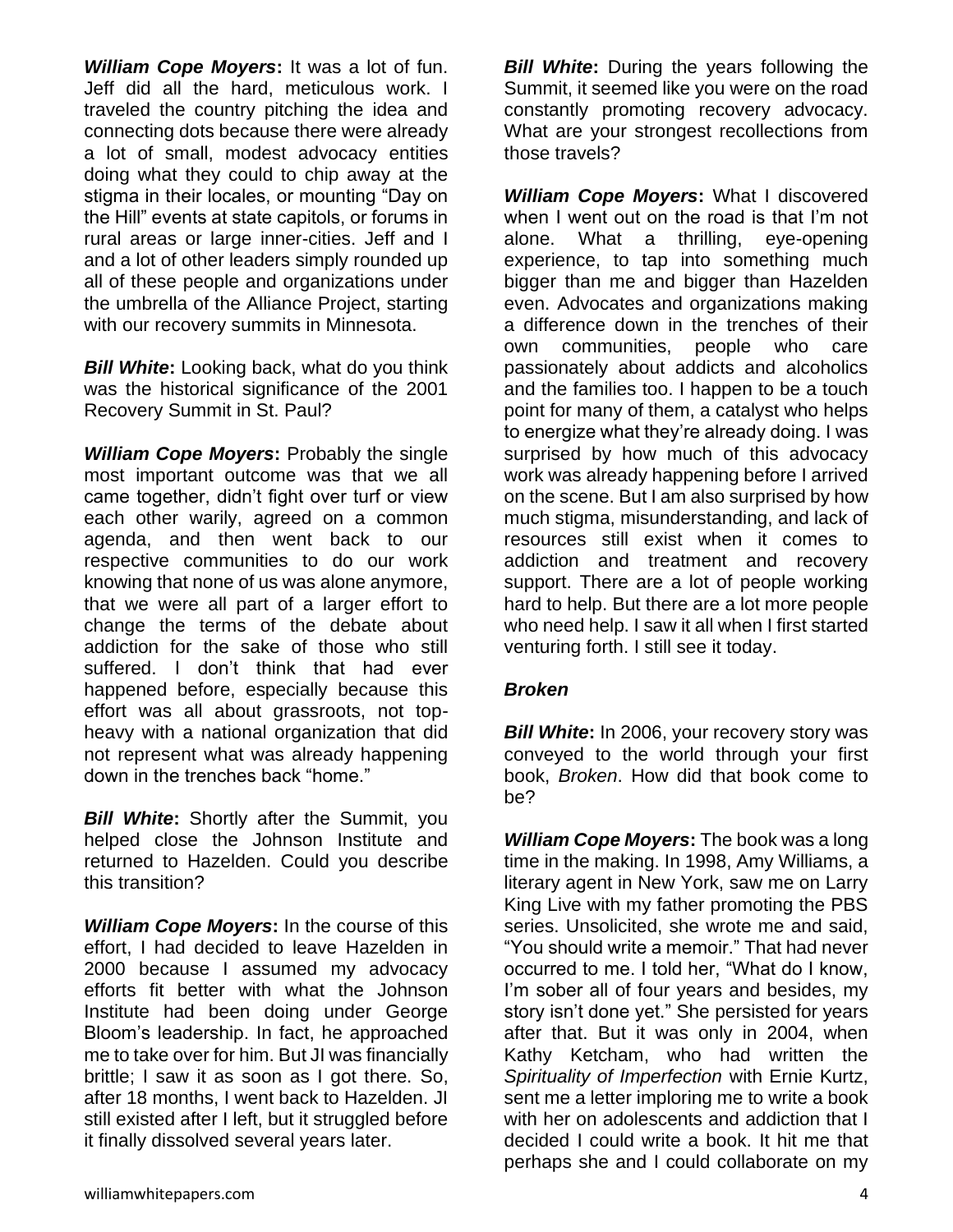book. Kathy was really good at helping me organize my thoughts. And she got me to "open a vein," as she put it, and really get down into my feelings and then get them on paper. So, *Broken* is my story, but it was created through a collaboration with Kathy. It wouldn't be the same book without her.

*Bill White***:** Did *Broken* achieve what you hoped it would?

*William Cope Moyers***:** Frankly, I'm not sure what I hoped to achieve with it, except to tell a story that could resonate with people. Of course, I wanted it to do well as a book, and it has. But the success caught me by surprise, and still does to this day. The sheer number of people who have found hope, healing, and help in my story is really remarkable. It is humbling to me personally and professionally. At treatment centers from Hazelden to the Salvation Army, I run into people who say *Broken* is the reason why they got help.

*Bill White***:** The release of the book prompted many discussions about advocacy and anonymity. How did you handle this in the book and in people's response to the book?

*William Cope Moyers***:** I chose to break my anonymity in the book, but I really had no choice. I felt strongly that if I was going to write about the gritty details of my spiral into addiction, then I owed it to the reader to also write in detail about how it is that I recovered and still recover today. My recovery isn't magic or willpower or simply taking a medication or just saying no. It is the 12 Steps, plain and simple, a program I have to work day-after-day to remain in "remission" from my illness. I took some hits from some old-timers. A few even predicted I would start drinking and drugging again. That's okay; I understand their sentiment when it comes to anonymity. But most people didn't really care one way or the other.

#### **State of the Movement**

*Bill White***:** How would you characterize the major achievements of the recovery advocacy movement since the 2001 Recovery Summit?

*William Cope Moyers***:** Two steps forward, one step back, three forward, two back—you know, progress but certainly not perfection. I'd say the passage of the parity bill in 2008 was a high-water mark for our movement. Getting addiction included in Obama's health care reform was another big score. And of course, Faces and Voices of Recovery is proof that an organized, sustainable recovery advocacy movement is not only possible, but viable and a reality today. When I see all the Recovery Month activities around the country now, I know that the movement is thriving in ways none of us could have predicted a decade ago. What continues to baffle me, however, is our failure to rally around a common set of denominators to describe what recovery really is. My real worry is that if we—and by we, I mean people in recovery, their families, treatment providers, professionals who work in the public and private sectors of our field cannot define recovery from addiction, then another entity will define it for us, and it won't be good because it won't be accurate and inclusive.

*Bill White***:** You have been one the country's most visible recovery advocates. Are there lessons you have learned about the value and risks of such visibility that you could share with other advocates?

*William Cope Moyers***:** At a speech I was giving once, I was introduced as a "rock star for recovery." I disdain that label, mostly because that's not what my work is about. I like to help people, not entertain them. Besides, there are plenty of other advocates who've been around a lot longer doing what I do, only they're wiser and more influential in effecting change in their communities. Still, I take my role seriously, which means I've always got to take my own recovery seriously too. My advocacy work for Hazelden is not my recovery. It is my own recovery that makes possible my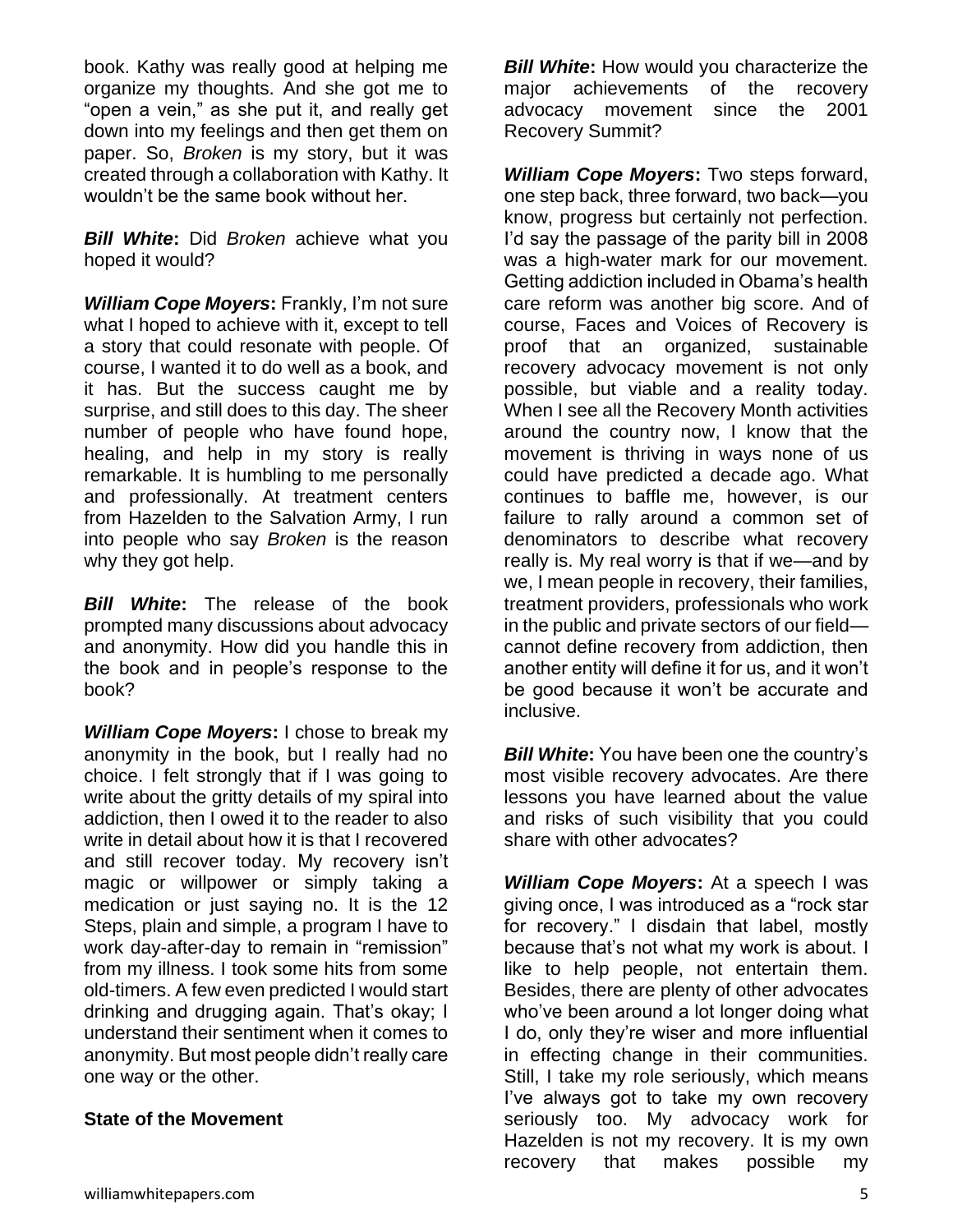professional advocacy efforts. So it comes down to priorities. I do the best I can to take care of myself first before I take care of my job or even the people who reach out to me asking for help.

*Bill White***:** Are you seeing changes in attitudes toward addiction, treatment, and recovery today compared to when you first were presenting across the country?

*William Cope Moyers***:** Yes and no. I think the general public has a much better understanding of addiction now than ever before. That's good. I sense a shift in the willingness of people to reach out and ask for help. That's good. But there is still so much stigma cloaking the truth about addiction and recovery that our nation's public policies haven't followed this change in public perception. The "War on Drugs" is proof that our politicians and the people who vote for them still view addiction through the lens of crime and punishment, not the health care issue it is.

*Bill White***:** You've been very involved in the development and evolution of Minnesota Recovery Connection, the Twin City's recovery community organization. You've talked at their Advocacy Days in the state capitol and participated in their events. Can you tell us why you think these grass roots recovery community organizations and their activities are important to building a recovery movement?

*William Cope Moyers***:** Change happens from the bottom up, not the top down. Recovery community organizations like Minnesota Recovery Connection exist in the trenches, at ground zero if you will, to connect people to the resources in their neighborhoods to help them get well and stay well. Ditto the advocacy efforts of these RCOs; when we're building a movement that's all about change, the first changes we must make are among our friends, neighbors, and elected officials who live, work, and worship close to home.

*Bill White:* One of the things I admire about your presentations is that you leave audiences with action steps they can do after you leave. Could you describe some of those steps you offer?

**William Cope Moyers:** I call these the "Into" Action" steps, and whenever I speak, I tell the audience it is up to them to do one of these things within 48 hours after I leave town:

- 1) If you are a person in recovery, share that with somebody who does not know it in your community.
- 2) If you are the family member of somebody who has struggled with addiction, share that with somebody who does not know it in your community.
- 3) If you are a professional who works in the field, start to talk about your successes, and share those successes with somebody in your community. Tell them why you make a difference in the lives of addicted people.
- 4) If you are a donor, volunteer, or board member of an organization that treats addiction, explain to somebody why you give your time, energy, and money to support treatment and recovery programs.

**Bill White:** I have heard you say that we need to be advocating for the next generation. Could you share with our readers what you mean by that?

*William Cope Moyers***:** It is imperative that people in recovery, especially parents and grandparents, share their stories with their own children and grandchildren. Don't be afraid to tell them about your own use of substances, what happened, and what recovery is all about. Encourage young people to ask for help if they chose to use and developed a problem.

#### **New Book**